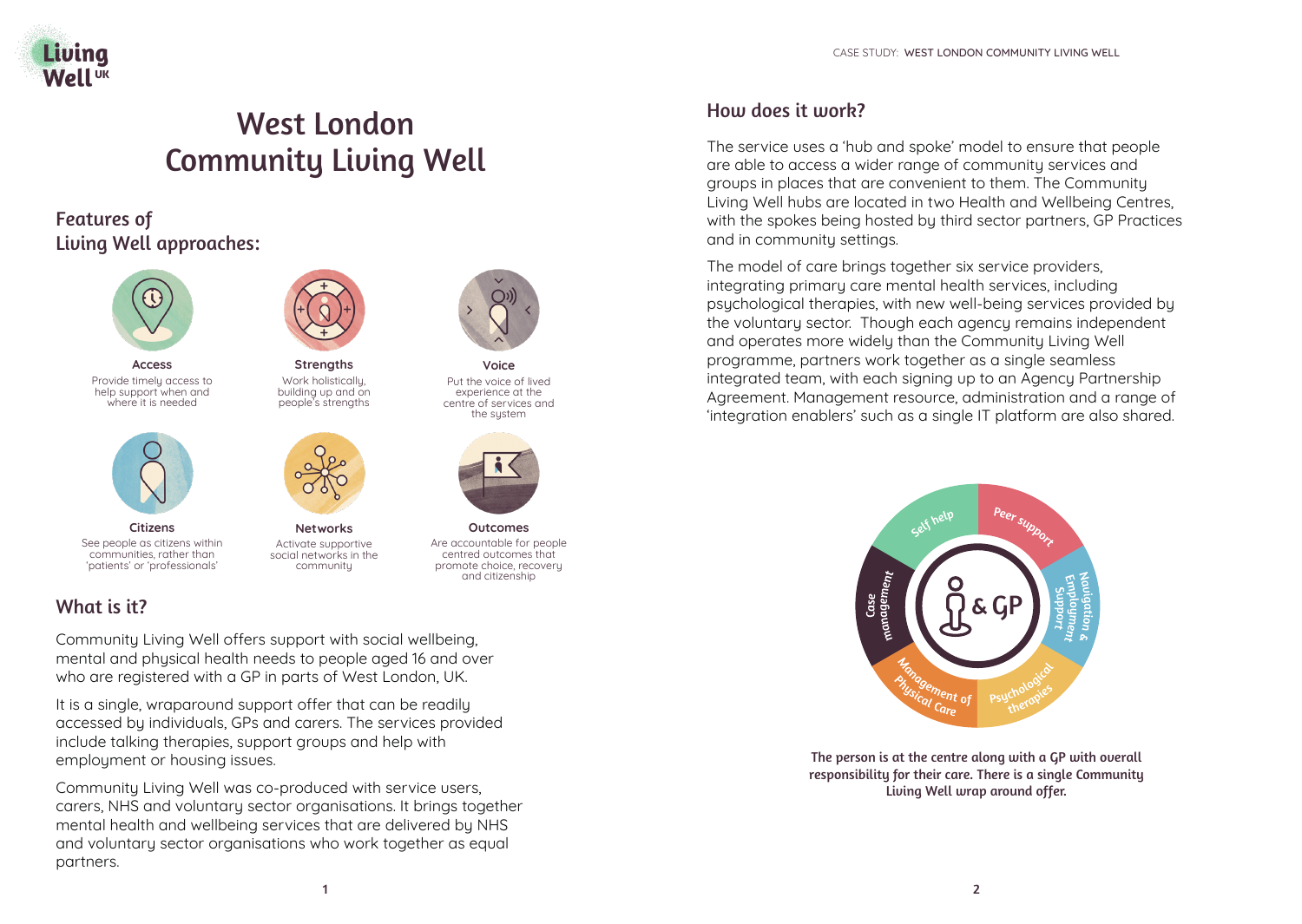#### The key parts of the service are:

### Case Management and Primary Care Psychiatry:

A team offer short-term therapeutic interventions and case management where there are mental health needs for stable serious long term, and complex common mental health needs. The maximum waiting time for a face-to-face appointment is 5 working days.

#### Integrated Talking Therapies:

Psuchologists, therapists and counsellors provide a range of therapies to meet diverse needs, (including IAPT services and a wider range of 'Step 4' psychological therapies, with a 15 day referral to treatment waiting time.

Integrated Wellbeing services, led by a single, multiagency manager:

- Navigators: A team of navigators offer practical support with a range of issues and help people access specialist advice, information and other services, working in partnership with primary care liaison nurses and other members of the MDT.
- **Peer support:** The team, which includes a bank of trained peer support workers, deliver a range of peer support opportunities, including social opportunities, co-facilitated workshops, group, drop-in and one to one peer support.
- **Employment:** One to one support is offered to enable people to being the journey back to paid or unpaid employment, keep an existing job or undertake training, by a team of specialists. The team also works with other employment providers across the CCG to ensure there is 'no wrong door' no matter where in the system you enter.
- Self Care: A range of self care activities including, for 2018/19, massage, theatre group, volunteering support, and mindfulness sessions.

### What difference does it make?







GP time and capacity

"To be honest words can't really describe how valuable Hannah's [Navigator] input has been. She helped me change my life around. I met her at a time when I was low and she really went beyond my expectations. She helped with benefits as I was having a hard time applying and filling forms. She helped me navigate a turbulent time in my life where the world caved in and illness took hold of me. I can't thank her enough."

#### - Service user

"The service has been very positive in supporting clients in all aspects, reducing their anxiety. I am very grateful to have the Navigator Service. It has allowed me to focus on clinical work and to get advice when I need it."

#### - Therapist